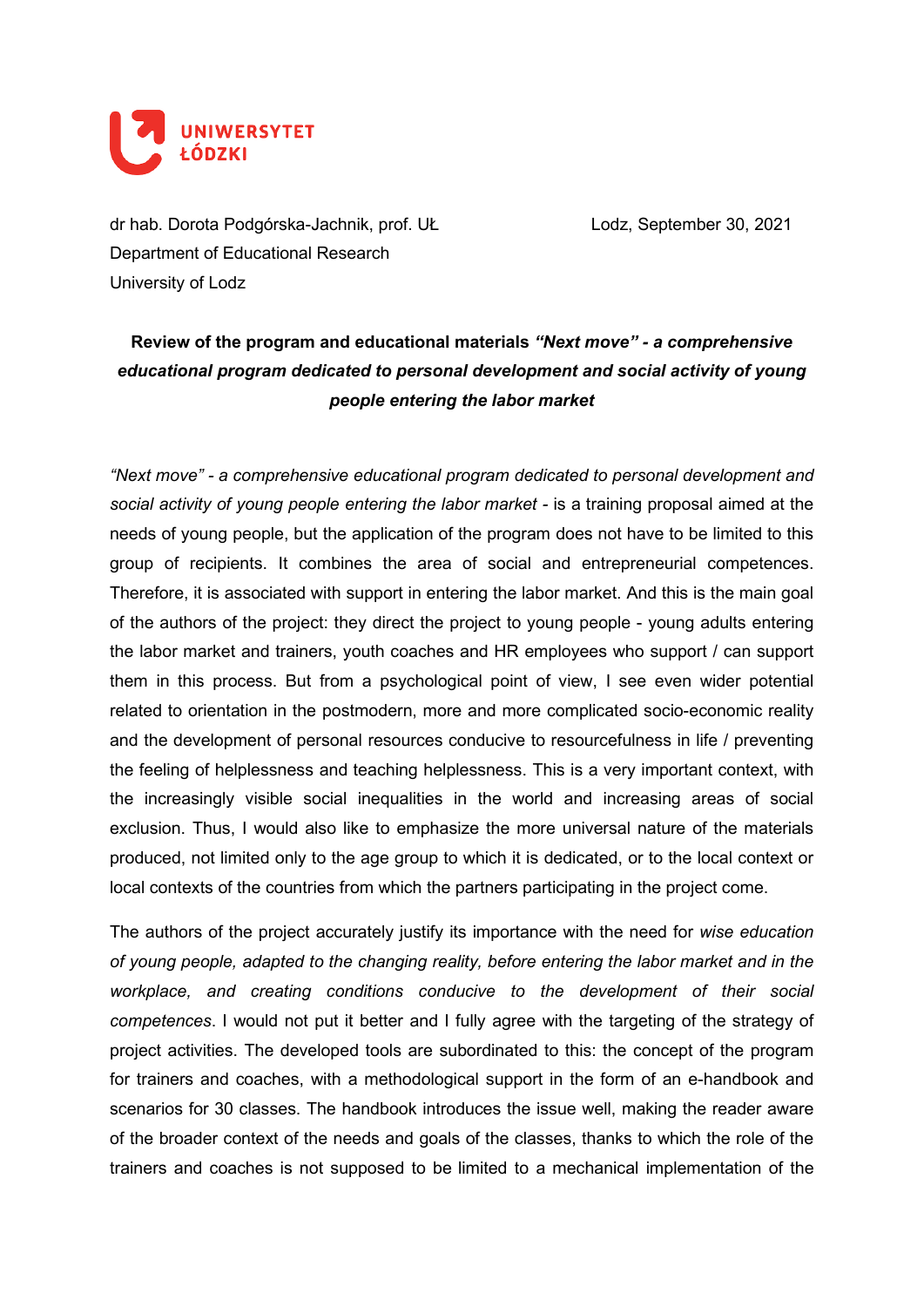planned scenarios, but allows you to follow the entire process of change. Tips for coaching work primarily refer to the areas related to motivating although they also contain tips on supporting young people already in the recruitment process as well as sample case studies of working with young employees. It should be emphasized that in Poland the area of "employee experience", highlighted by the Authors of the project, is most often neglected, which translates into potential losses for both the employer and the young employee (here in the whole range of psychological consequences that are difficult to easily estimate).

The handbook is written in an accessible language, although with reference to the standards of the scientific theoretical foundation. It can be used by a trainer or coach, but it can also be used by young people looking for a job as a form of a self-help book. Although it is one thing to read and practice recommendations (the Authors recommend a 30-day training period, and this realistically set by the period for developing new competences), and another to read the recommendations, but it is important for those potential recipients who do not have access to training and trainer or coach. Valuable support in both cases is provided not only by well-developed, imaginative infographics, but also an additional help in the form of scenarios (in a cloud drive), e-flashcards or the "Your move" mobile application, thanks to which we have a didactic process that is modernly planned and packed with useful materials. I think that it is attractive for young people, and each contact with the specific educational application of IT technology increases the freedom in active use of the resources in the search for a job.

The part devoted to motivation concerns, in fact, not only the very process of energetic excitation (involvement) and giving direction, but also managing a young team / team in which there are young people, in order to increase their effectiveness / productivity, not only to increase efficiency, but to obtain self-confirmation in action, which is the best motivating factor. The advantage of the proposed concept is its innovative approach - the material obviously contains such basics as, for example, writing a CV or using social media, but the approach to even these basic tasks is developing through insight into oneself and the nature of the situation related to looking for a job. These are not instrumental, mechanical activities telling you what to write and say when looking for a job, but a personalized process of selfdiscovery and self-description in terms of specific goals and tasks. I like, for example, the introduction of an element of control over one's own image on the web (*Clean up your ereputation*; *How to improve your Linkedin account*). Because I work with academic youth, I would also add a small, but very significant, in terms of image, element of work on an ebusiness card in the form of an e-mail address (although thousands of anecdotes on this subject have already been told, young (and not only young) people still use badly constructed addresses). I do not describe the selected topics in detail - they are in line with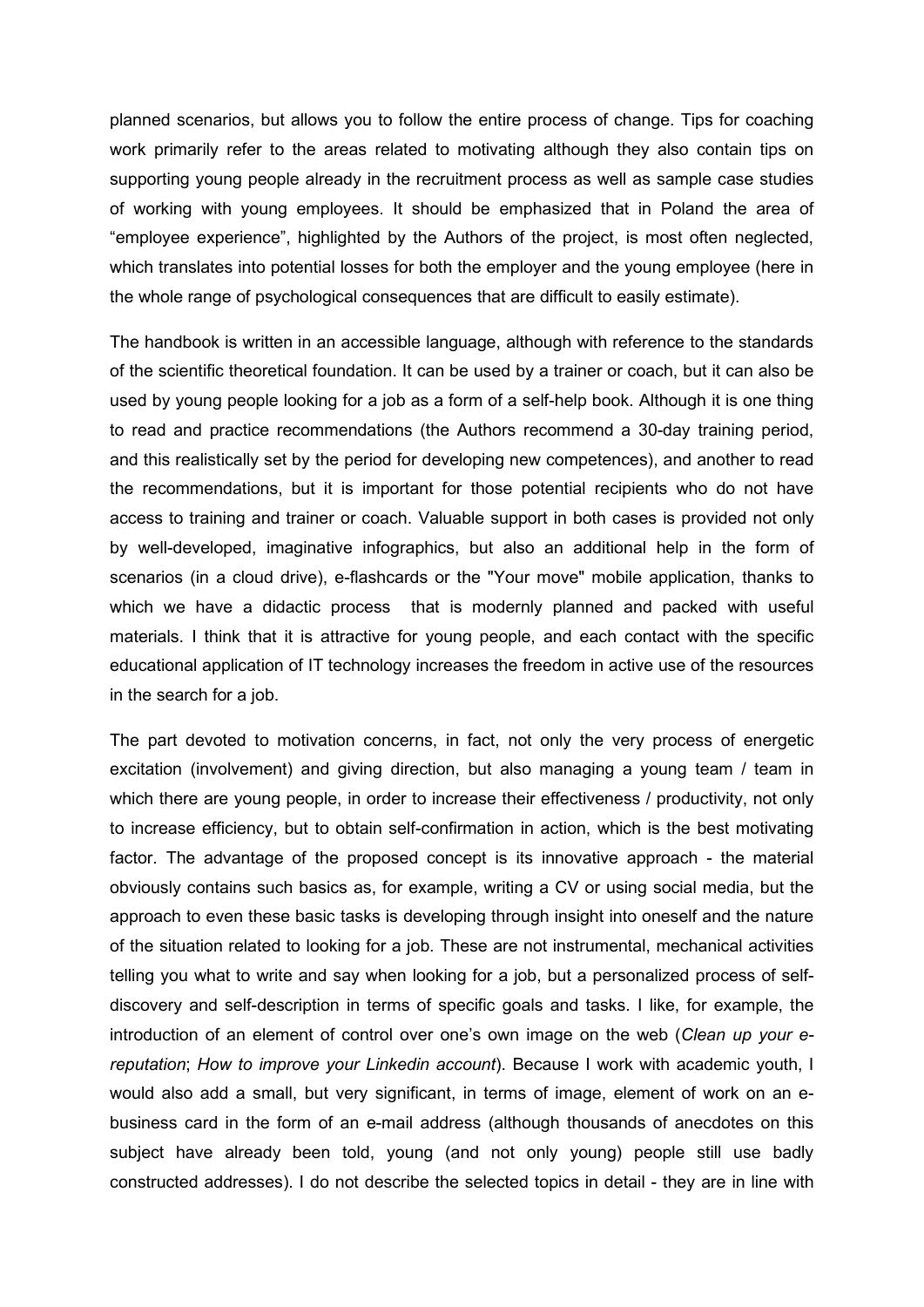the table of contents, well matched to the aforementioned leading topics. The handbook contains very valuable content on competency assessment and management of younger employees, but the needs of adapting it to the workplace / profession, unfortunately, often boil down to job instructions. The project devotes more space to this issue, not only in the form of ad hoc, situational tips, but entire motivational and training strategies, building a bond in the team that also includes employees of different ages. Interesting case studies of young employee management situate all these issues well in specific realities and, most importantly, solutions.

Lesson scenarios, similarly to the content highlighted in the e-handbook, are available in the cloud on the drive.google.com. They are divided into five areas of competence: proactivity, responsibility for entrusted tasks, teamwork, providing feedback and clear expression, expressing thoughts - this is how they are grouped on the drive. Access at the address indicated is hassle-free; the material in the form of 30 scenarios is arranged in five thematic groups. The structure of the scenarios is methodically correct, the headings of the lesson scenarios (purple) and the methodological descriptions of the individual exercises (yellow) are visually differentiated, which perfectly organizes the material and makes it easier for the trainer and coach to use them. The proposed workshops use various activating methods, many original, interesting and, most importantly, non-accidental ideas for exercises. They are methodologically thought-out and subordinated to the objectives operationalized at this level as "detailed results". The scenarios show a picture of attractive classes, run at a good pace, with an understanding of the essence of training work with young people and adults, as well as with the use of coaching methods (they are visible, for example, at the level of formulating questions). I would like to emphasize that it is not easy to plan and describe scenarios whose results depend really on the input of the participants themselves, i.e. they are flexible and leave room for the freedom and creativity of the participants, and at the same time are precisely and transparently constructed. The authors did it very well, mainly due to very wellworded opening questions for the participants. I highly appreciate the methodological level of the extensive, but well-structured, in terms of issues, and internally coherent material. There is also a methodically thought-out relationship between the e-handbook (as I have mentioned, it can be used as an independent material) and the scenarios: the handbook introduces / summarizes the issues contained in the scenarios, and the scenarios, in turn, give a practical overtone to the content contained therein.

The whole material also contains a(n) (auto)diagnostic tool, with distinguished competence areas, analogous to the five thematic groups of scenarios (proactivity, responsibility for entrusted tasks, teamwork, providing feedback and clear expression, expressing thoughts). A rating scale of 1 to 10 (expert level) has been used. The same set of 5 categories is used to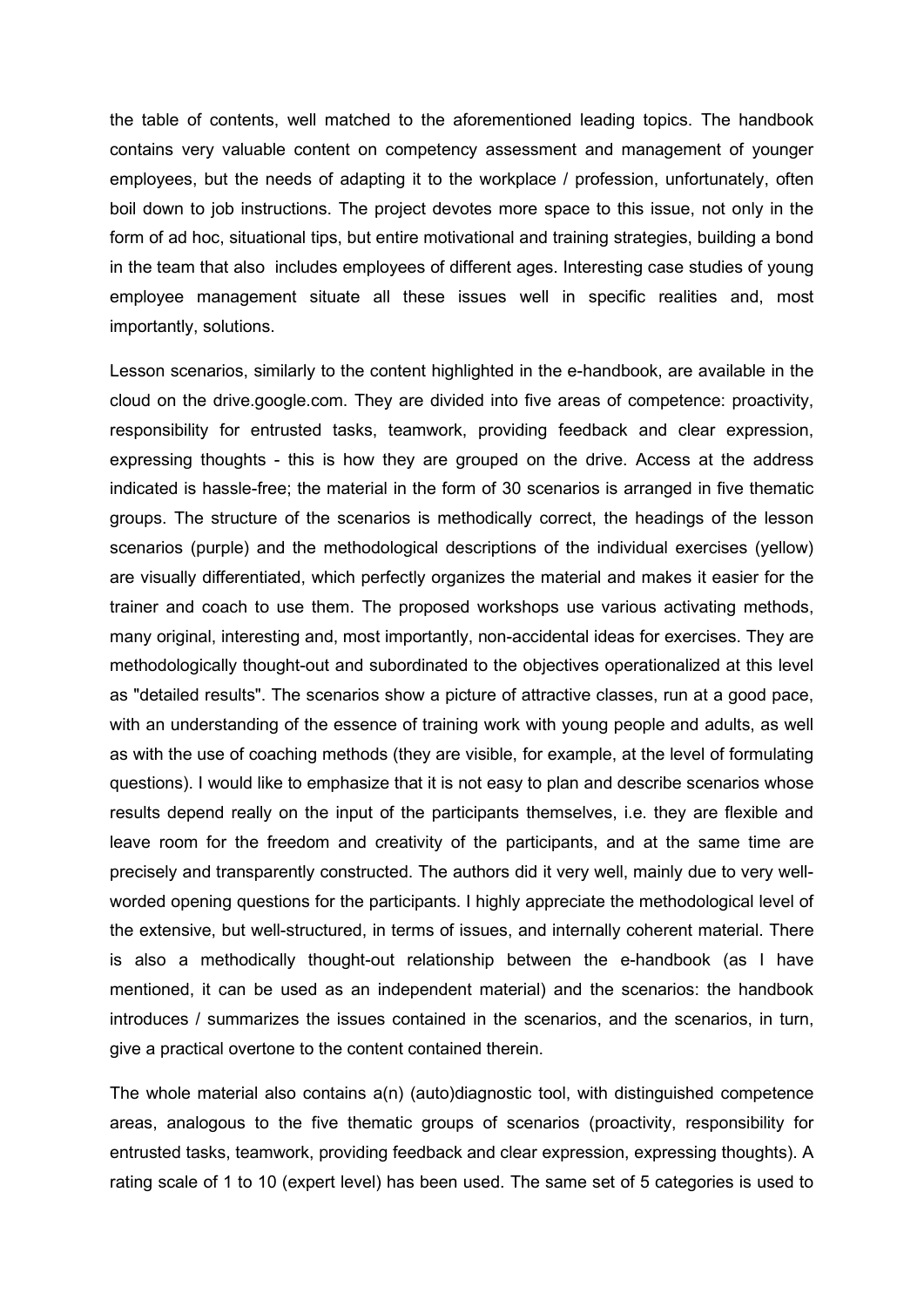select competences for further development after the training; at the same time the obtained difference gives a good indicator for the evaluation of the training. These are not tests with confirmed psychometric indicators, but this is not their role because they serve not objectified, standardized measurement, but directed self-reflection and developing permanent habit of it.

It is a valuable tool. I only have a reservation with regard to the linguistic formulation of the instruction / introductory text. The entire instruction assessed by me in the application <https://www.jasnopis.pl/> for the assessment of the text difficulty level<sup>[1](#page-3-0)</sup> is as high as 6 out of 7 (the haze coefficient diagnosing the text difficulty category indicates that "the text is difficult to read for the average Pole"). In addition, the application distinguishes in it such a fragment of the instruction, considered to be different in the level of difficulty from the rest: *As a rating criterion, use the achievement of satisfaction in the areas of life that require these competences and the desire for greater ease in life thanks to their possession. Determine intuitively, confidently, trusting yourself, the levels of competence in each of these areas. Put an X in the field corresponding to your assessment of the level of your competences*. Contrary to the simple language of the entire e-handbook, the wording of the instruction makes the instruction of the tool available only to educated people, which unnecessarily closes the circle of potential recipients. This is not an objection that disqualifies the tool. From the point of view of the recipient planned in the project, it is okay although it limits the scope of additional applications for other young employees, which could be an added value. And it is enough to think about simplifying the instruction, because the planned selfassessment process itself is not difficult.

I rate the entire program very highly, especially because of the comprehensive approach to a well-thought-out workshop cycle, and not detached classes, which may actually be conducive to shaping useful competences for employment. In my opinion, the program has a great development potential for young people and is based on an accurate diagnosis of the needs of Generation Y, the so-called Millennials (who are also part of the C - Connected Generation). The advantage of the program is its creativity, justified connection with new technologies, good methodological support (also with the use of IT) of correctly constructed scenarios. The culture of efficiency is not treated as a culture based on the exploitation of employees justified by productivity indicators; it is based on the prevention of ineffectiveness justified by the logic of the work culture. In the future, the program could be expanded to include the issue of elements of young people's lifestyle and factors shaping them as determinants of work in the context of human resource management. Lifestyles in each

<span id="page-3-0"></span><sup>&</sup>lt;sup>1</sup> I highly recommend it for use in creating training materials; can also be used in workshops with young people, as communication skills and recommendations for written / e-mail communication are part of the training.